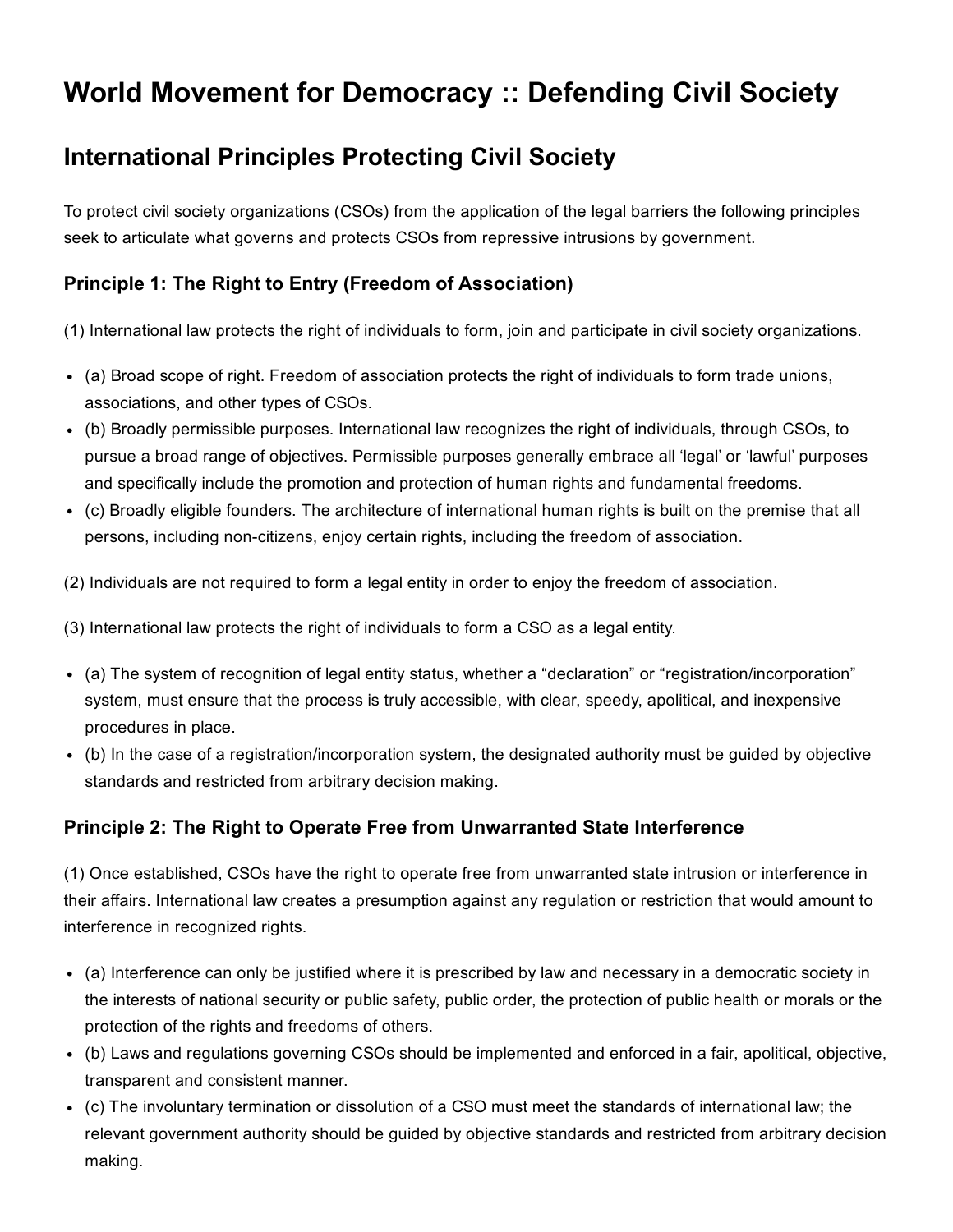(2) CSOs are protected against unwarranted governmental intrusion in their internal governance and affairs. Freedom of association embraces the freedom of the founders and/or members to regulate the organization's internal governance.

(3) Civil society representatives, individually and through their organizations, are protected against unwarranted interference with their privacy.

#### Principle 3: The Right to Free Expression

(1) Civil society representatives, individually and through their organizations, enjoy the right to freedom of expression.

(2) Freedom of expression protects not only ideas regarded as inoffensive or a matter of indifference but also those that offend, shock or disturb, since pluralism and the free flow of ideas are essential in a democratic society. CSOs are therefore protected in their ability to speak critically about government law or policy, and to speak favorably about human rights and fundamental freedoms.

(3) Interference with freedom of expression can only be justified where it is provided by law and necessary for respect of the rights or reputations of others; or for the protection of national security or of public order (ordre public), or of public health or morals.

#### Principle 4: The Right to Communication and Cooperation

(1) Civil society representatives, individually and through their organizations, have the right to communicate and seek cooperation with other representatives of civil society, the business community, and international organizations and governments, both within and outside their home countries.

(2) The right to receive and impart information, regardless of frontiers, through any media embraces communication via the Internet and information and communication technologies (ICTs).

(3) Individuals and CSOs have the right to form and participate in networks and coalitions in order to enhance communication and cooperation, and to pursue legitimate aims.

# Principle 5: The Right to Freedom of Peaceful Assembly

(1) Civil society representatives, individually and through their organizations, enjoy the right to freedom of peaceful assembly.

(2) The law should affirm a presumption in favor of holding assemblies. Those seeking to assemble should not be required to obtain permission to do so.

- (a) Where advance notification is required, notification rules should not be so onerous as to amount to a requirement of permission or to result in arbitrary denial.
- (b) The law should allow for spontaneous assembly, as an exception to the notification requirement, where the giving of notice is impracticable.